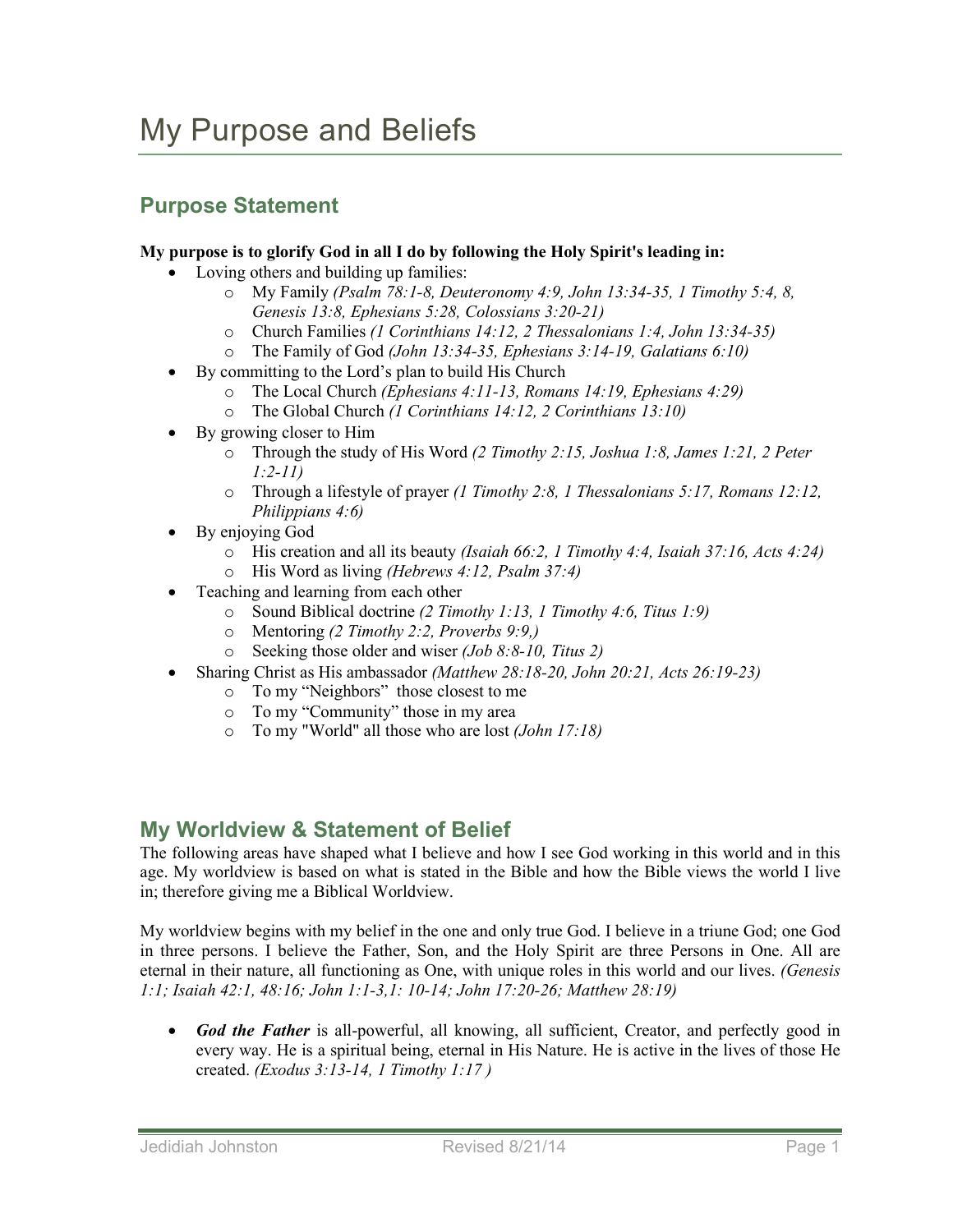- **Christ** is the Son of God, the second person of the Trinity. He was born of a virgin and conceived by the Holy Spirit. He is both one-hundred percent God and one-hundred percent man. When God became man in the form of Jesus Christ, He did not cease to be God. He lived on this earth as man, and lived a perfect, sinless life. Christ, although He had a beginning as man on this earth, has always been and will always be God. He came in order to reveal God and redeem sinful man. *(John 1:1-2, Romans 9:5, 1 Timothy 3:16, Isaiah 9:6, 1 Timothy 2:5, Luke 1:35)* Christ has ascended to Heaven and is now exalted at the right hand of God where, as our high priest, He fulfills the ministry of representative, intercessor, and advocate *(Acts 1:9,10; Hebrews 9:24; 7:25; Romans 8:34; 1 John 2:1,2).*
- The *Holy Spirit* is a divine person of the Trinity. He is eternal in His nature. He indwells believers in this age. He is the source of strength and guidance. He is the mediator between the saints and God the Father. He convicts the world of sin, and does the work of regeneration. *(John 14:17; 26, 15:26, 1 Corinthians 2:10-11, 12:11)*

God has left for us **His Word, the Bible**, which is God breathed. Men, inspired by the Holy Spirit, wrote it over many centuries. The Bible is inerrant in its original manuscripts. It is the source of teaching, correction, and truth. It remains unchanging, living, and active in our lives. It is the final authority for our lives. I believe that the Scripture should be read, understood, and interpreted in a literal sense. *(John 16:13-15, 2 Timothy 3:16-17, 2 Peter 1:19-21)*

I believe that the Scriptures interpreted in their natural, literal sense reveal divinely determined **dispensations** or rules of life which define man's responsibilities in successive ages. These dispensations are not ways of salvation, but rather divinely ordered stewardships by which God directs man according to His purpose. Three of these (the age of law, the age of the Church, and the age of the millennial kingdom) are the subjects of detailed revelation in Scripture *(John 1:17; 1 Corinthians 9:17; 2 Corinthians 3:9-18; Galatians 3:13-25; Ephesians 1:10; Colossians 1:24-25; Hebrews 7:19; Revelation 20:2-6).*

As I interpret Scripture literally I see and believe that God the Father, Son, and Holy Spirit, **created all things**. *(Genesis 1:1)*. In six literal days, God created everything, and on the seventh day God rested as an example to mankind. God originally created all things perfect without sin as a reflection of Himself. *(Genesis 1:31-2:3)*

- On the sixth day God created man and woman. Mankind was created by God for God and in His image and likeness. **Humanity** is different from any other creation in that we have a soul; God breathed life into man. *(Genesis 1:26, 27, Genesis* 2:7)
- At creation God instituted the **marriage** union for mankind. Marriage was intended to be between one man and one woman. This began with Adam and Eve. Any intimate sexual activity outside of that union is sin. I believe that any form of homosexuality, lesbianism, bisexuality, bestiality, incest, fornication, adultery, and pornography are sinful perversions of God's holy standard *(Genesis 2:24, 19:5-13; Leviticus 18:1-30; Romans 1:26-29; I Corinthians 5:1; 6:9; 1 Thessalonians 4:1-8; Hebrews 13:4).*

Angels, Heaven, and Hell were also created by God and exist in a spiritual realm. **Heaven** is a place being prepared for the Saints. It is a place, filled with the Glory of God, where the Saints will exist with God for eternity. *(Revelation 2:26-27, 2 Timothy 2:12)* **Hell** was created for Satan and his demons and will be the place where all mankind who refuse the free gift of Jesus Christ will spend eternity. It is described as a place of complete separation from God, complete darkness, anguish, and gnashing of teeth. *(Matthew 3:12; 13:41-42, Mark 9:43, Revelation 20:11-15)*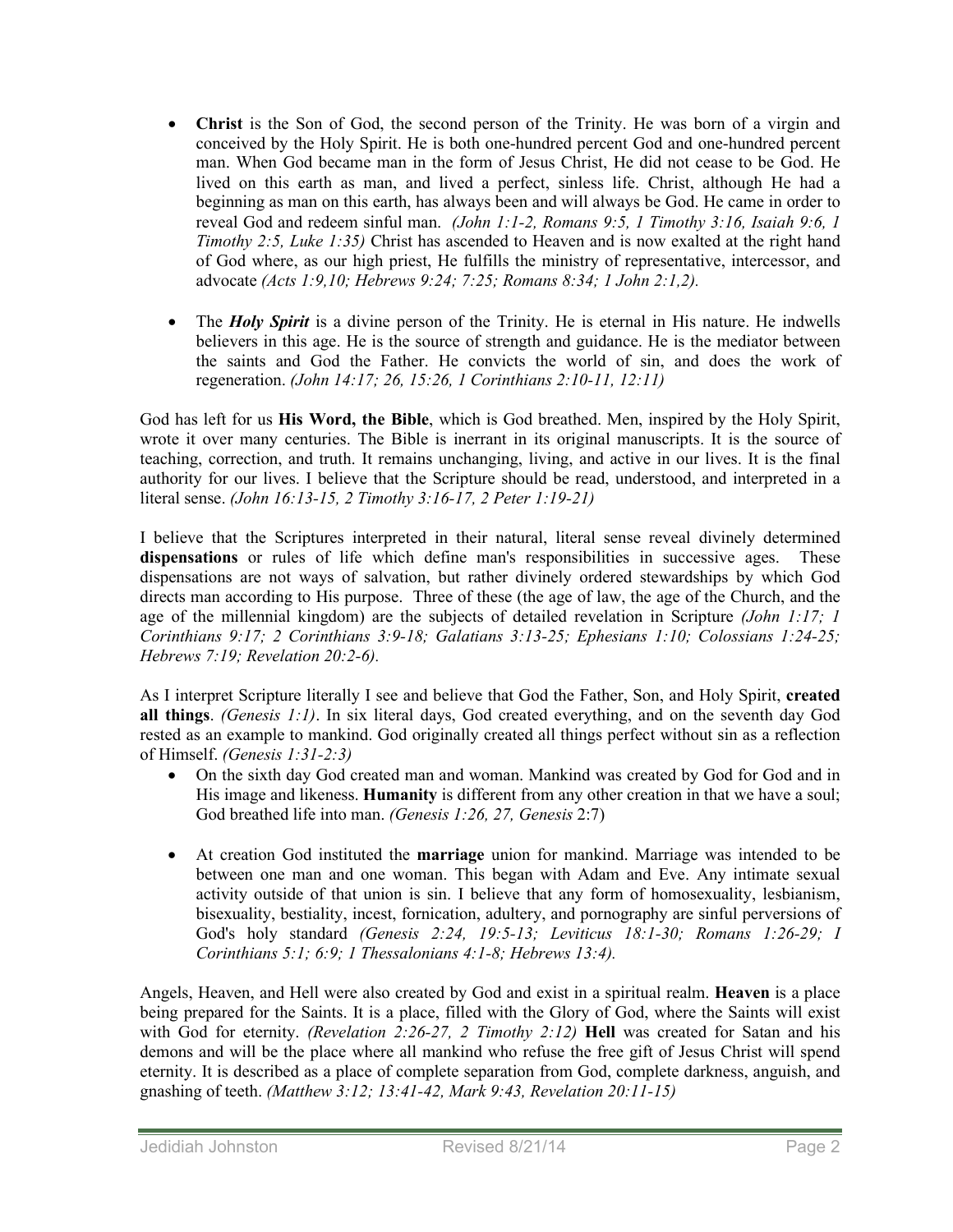Angels are spiritual beings created by God for Himself. **Satan** is a fallen angel, the author of sin and the cause of the original fall. He is the open and declared enemy of God and man. He will be eternally punished in the Lake of Fire. Satan took one third of the angelic beings with him (**demons**) in this war against God. *(Job 1:6, 7; Isaiah 14:12-17;Ezekiel 28:13-17; Isaiah 14:14Matthew 4:2-11; 25:41; Revelation 12, 20:10)*

**Angels** have an active role in this age unseen. They are at war in a spiritual realm not visible to us, and they fight on behalf of all the saints and serve as God's messengers. Angels are spiritual beings created by God for himself. *(Genesis 2:1, Nehemiah 9:6, Colossians 1:16,)*

While God's original creation was perfect, after **sin** entered the world all humanity and creation was cursed. In Adam's sin the human race fell, inherited a sinful nature, and became alienated from God. Mankind is totally depraved and, of himself, utterly unable to remedy his lost condition *(Romans 3:22, 23; 5:12; Ephesians 2:1-3, 12).* This separation was spiritual death. There is no part of man's nature that is not affected by sin. However, humanity does have a free will to choose the gift of salvation. *(Romans 5:12-19, Genesis 3:1-24, 1 Corinthians 15:45)*

**Salvation** is freely given to all who choose to believe and place their Faith in the finished work of Jesus Christ alone. It is by believing that Jesus Christ's death (payment), burial, and bodily resurrection (conquering) paid the penalty for our sin that we may have eternal life. Jesus Christ could do this because He is one-hundred percent God and one-hundred percent man, who came and lived a sinless life we were not able to live and paid the wages for our sin. Humanity in their deprived state cannot earn Salvation, nor does mankind seek God. It is for all to have and enjoy. It is what provides hope. It is a gift. No amount of works can pay for its purchase. The blood of Jesus Christ, the pure and spotless lamb, purchased our salvation*. (John 3:16-17; Romans 3:24-25, 4:25; Ephesians 1:7; 1 Timothy 4:10; Hebrews 2:9; I Peter 1:3-5, 2:24)*

Every believer possesses two natures, with provision made for victory of the new nature over the old nature through the power of the indwelling Holy Spirit. All claims to the eradication of the old nature in this life are unscriptural. **Sanctification** is an ongoing work of the Holy Spirit that will be completed when we get to heaven. I believe the work of sanctification happens at salvation in our standing or position in Christ. However, the believer still has an old sin nature that is at battle with his new nature. We are called to grow in our faith allowing the Holy Spirit to have victory in our life. This is a progressive process. *(Romans 6:13; 8:12-13; Galatians 5:16-25; Ephesians 4:22-24; Colossians 3:10; 1 Peter 1:14-16; 1 John 3:5-9)*

A saint can stray from the faith. However, salvation is not earned, rather it is the finished work of Jesus Christ, and therefore our Salvation is based on Christ and not ourselves. *(John 3:16-17; Romans 3:23; Ephesians 2:8-9, 1 Corinthians 15:4)* As Saints we need to be continually taught, encouraged by, and held accountable to the Scripture in order to avoid straying in our relationship with Christ. This is one reason we have the church.

**The Church** began at Pentecost, and Christ at His ascension was established as head of the Church. The church is the body and the espoused bride of Christ, the global and local spiritual organism left to proclaim the message of Jesus Christ to all nations in this present age. Christ has stated that He will return for His Bride, the Church, and that she should be ready.